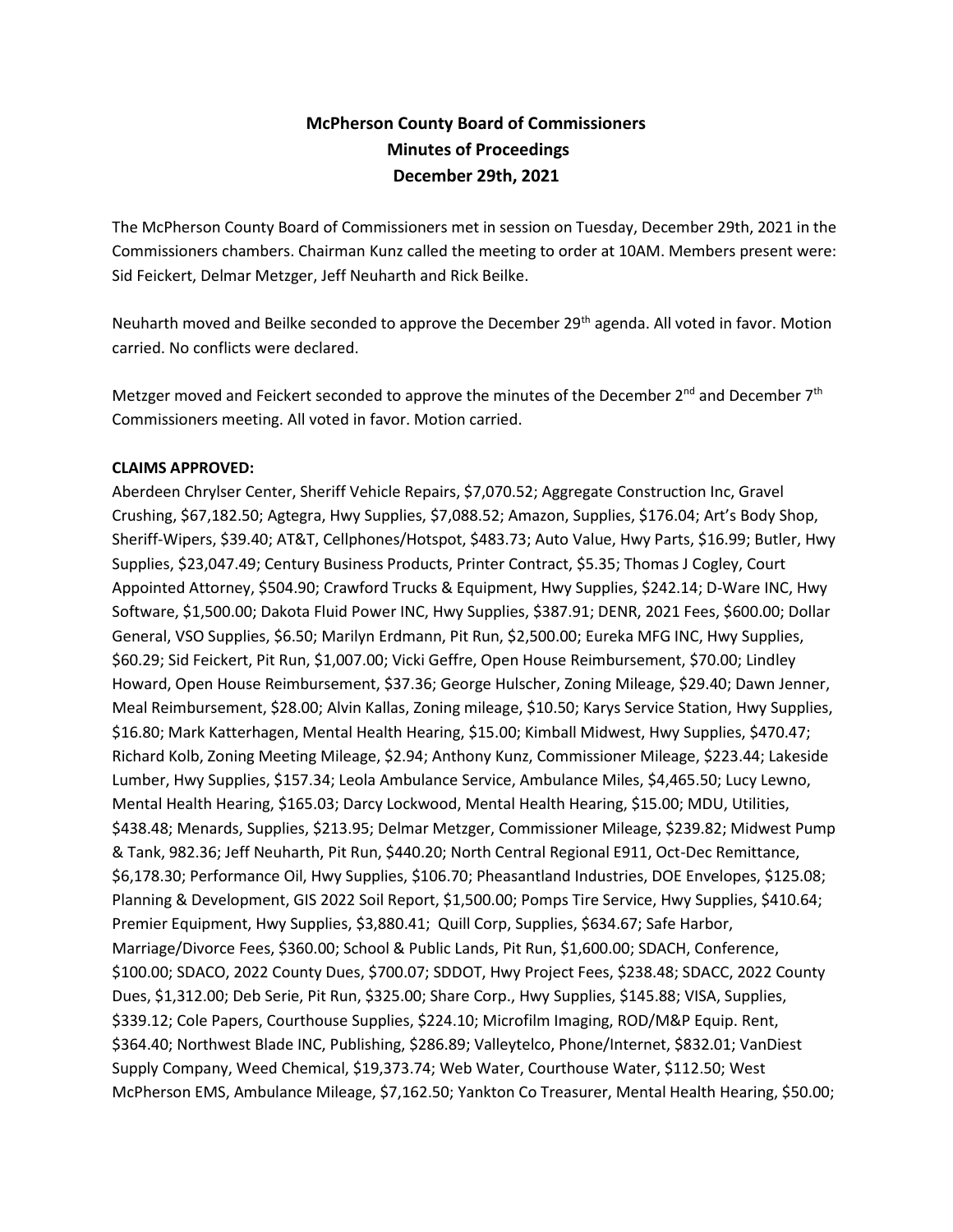SDACC, M&P November Fees, \$98.00; State Treasurer, Money Due to State, \$40,119.54; State Treasurer, Sales/Excise Tax, \$6.35; November 2021 Apportionment remitted to Cities/Schools/Townships/Fire Districts, \$\$406,710.51.

Metzger moved and Feickert seconded to approve the forgoing claims. All voted in favor. Motion carried.

#### **SALARIES OF OFFICERS AND EMPLOYEES:**

Commissioners, \$6,254.75; Auditor, \$6,987.02; Treasurer, \$8,137.02; State's Attorney, \$6,340.44; Government Building, \$3,224.00; Director of Equalization, \$10,587.02; Register of Deeds, \$8,587.02; Veteran Service Officers, \$2,419.06; Sheriff, \$9,299.65; Extension, \$3,299.20; Road & Bridge, \$51,947.02; Snow Removal, \$207.90; Emergency Management, \$1,013.35; Eureka Joint Law, \$3,166.67; Leola Joint Law, \$3,598.02

McPherson County's Share of the following: Social Security and Medicare: CorTrust Bank: \$8,969.54 Insurance: American Family, \$548.71; Avera, \$13,440.26; Guardian Vision, \$171.54; MetLife, \$178.71; South Dakota Retirement System, \$7,304.23; Colonial Life Vision, \$66.71.

#### **INCREASED SALARIES:**

Neuharth moved and Feickert seconded to increase the following salaries beginning January  $1<sup>st</sup>$ , 2022: Andrew Goldade, \$0.54/hour, step pay; Austin Hoffman, \$4,379.76/year, deputy tuition reimbursement has ended. All voted in favor. Motion carried.

#### **RESOLUTION:**

## **RESOLUTION NUMBER 21-17 RESOLUTION AUTHORIZING TRANSFER OF CONTIGENCY APPROPRIATION"**

WHEREAS, The McPherson County Board of Commissioners has provided a contingency line item in the 2021 McPherson County Annual Budget as allowed by SDCL 7-21-6.1; and

WHEREAS, said contingency amount may be used to cover appropriations in which insufficient amounts were provided, and

WHEREAS, McPherson County has such appropriations with insufficient amounts provided,

THEREFORE, IT BE RESOLVED: The appropriations be transferred from the commissioner's contingency line item in the 2021 Annual Budget for McPherson County to the following budget categories in the following amounts:

| 101-111-421 Commissioners Property Insurance  | \$4,000 |
|-----------------------------------------------|---------|
| 101-120-426 Election Supplies                 | \$150   |
| 101-165-411 Veterans Service Officer Salaries | \$2,000 |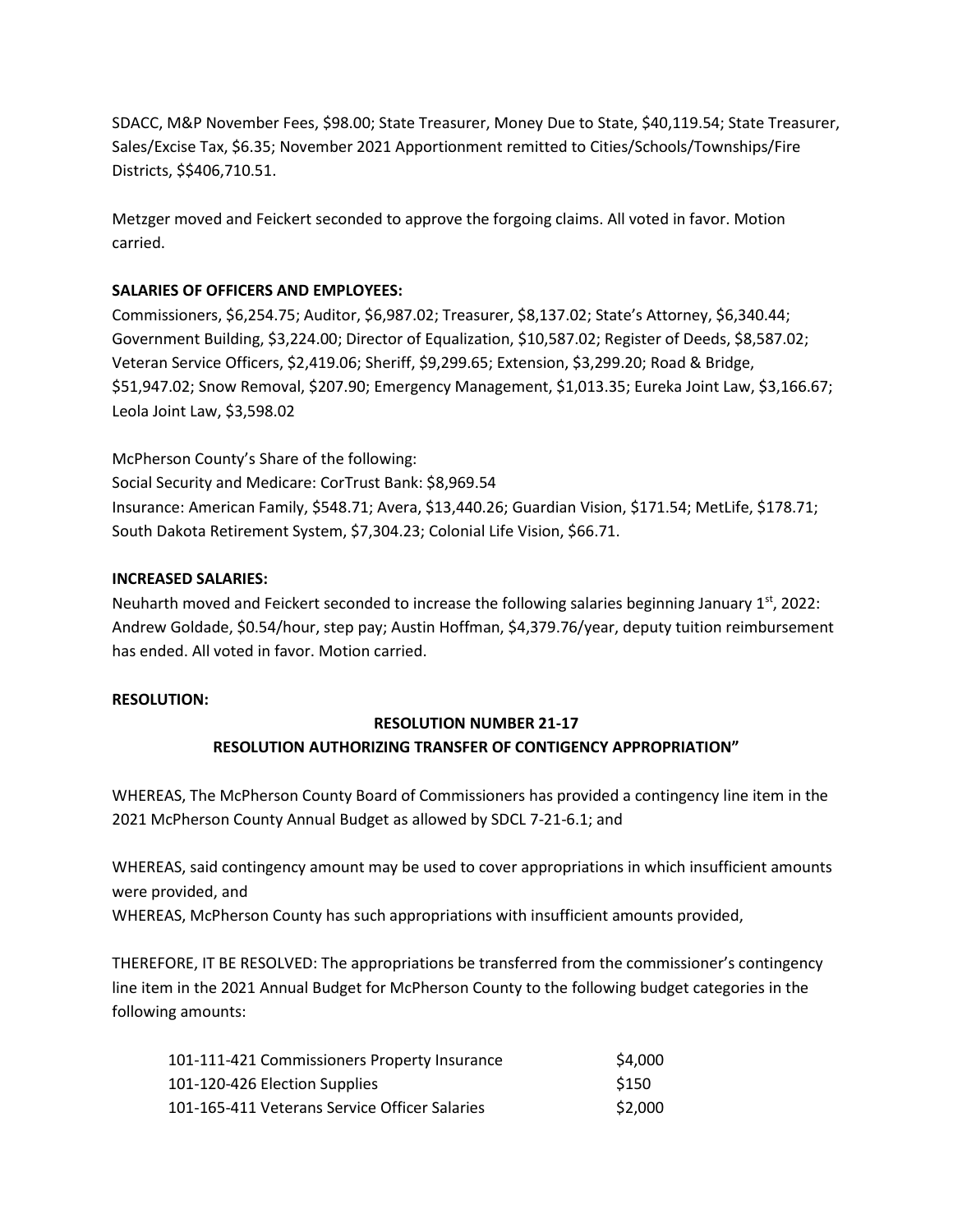| 101-221-414 Fire Protection Workers Comp | \$37.00  |
|------------------------------------------|----------|
| 101-424-427 Ambulance Mileage            | \$25,000 |
| 101-612-426 Conservation Supplies        | \$1,000  |
| TOTAL CONTIGENCY TRANSFER:               | \$32,187 |

Neuharth moved for the adoption of Resolution 21-17 and Beilke seconded the foregoing motion. Upon roll call vote, all voted "AYE". Motion carried and Resolution Number 21-17 was declared duly adopted.

#### **BIDS:**

At 10AM the following bids that were submitted for the 2022 supply of products to McPherson County were opened and read aloud. Bid amounts shown are the total bid margin and freight cost which the vendors are adding to the cost of the products shown on the State of South Dakota website:

### Unleaded or Ethanol Gasoline:

Gene's Oil Company- \$.078 Leola at Pump, no bid submitted for Eureka Bulk Agtegra- \$.136 Leola at Pump; \$.256 Eureka Bulk

Dyed Diesel Fuel

Agtegra- \$.239 Leola area; \$.259 Eureka area; \$.259 Long Lake area Gene's Oil Company - \$.1014 Leola Area, no bid submitted for Eureka or Long Lake area

Neuharth moved and Metzger seconded to accept Gene's Oil's bid for Unleaded Gasoline Leola at the Pump and for Dyed Diesel Leola Area; Agtegra for Eureka Bulk Unleaded Gasoline and for dyed Diesel Fuel Eureka area and Long Lake area. All voted in favor. Motion carried.

Propane – Leola Courthouse

CHS - .285 (January to May), .285 (October to December) No other bids submitted

Propane Highway Shops

CHS - .285 Leola Area, .285 Eureka Area, .285 Long Lake Area No other bids submitted.

Neuharth moved and Metzger seconded to accept CHS Farmers Alliance's bid for propane at the Leola, Eureka, Long Lake highway shops and the Leola Courthouse. All voted in favor. Motion carried.

### **OTHER MATTERS DISCUSSED AND ACTION TAKEN:**

2021 Budget, Fund Transfer, End of Year Balances and General Fund Assignment

McPherson County received approval from the Dept. of Revenue for the 2021 pay 2022 tax levies. Upon printing tax bills some tax-exempt property created a tax bill. Lindley Howard will complete the necessary abatements and contact Eureka City and Eureka School to inform them of the situation.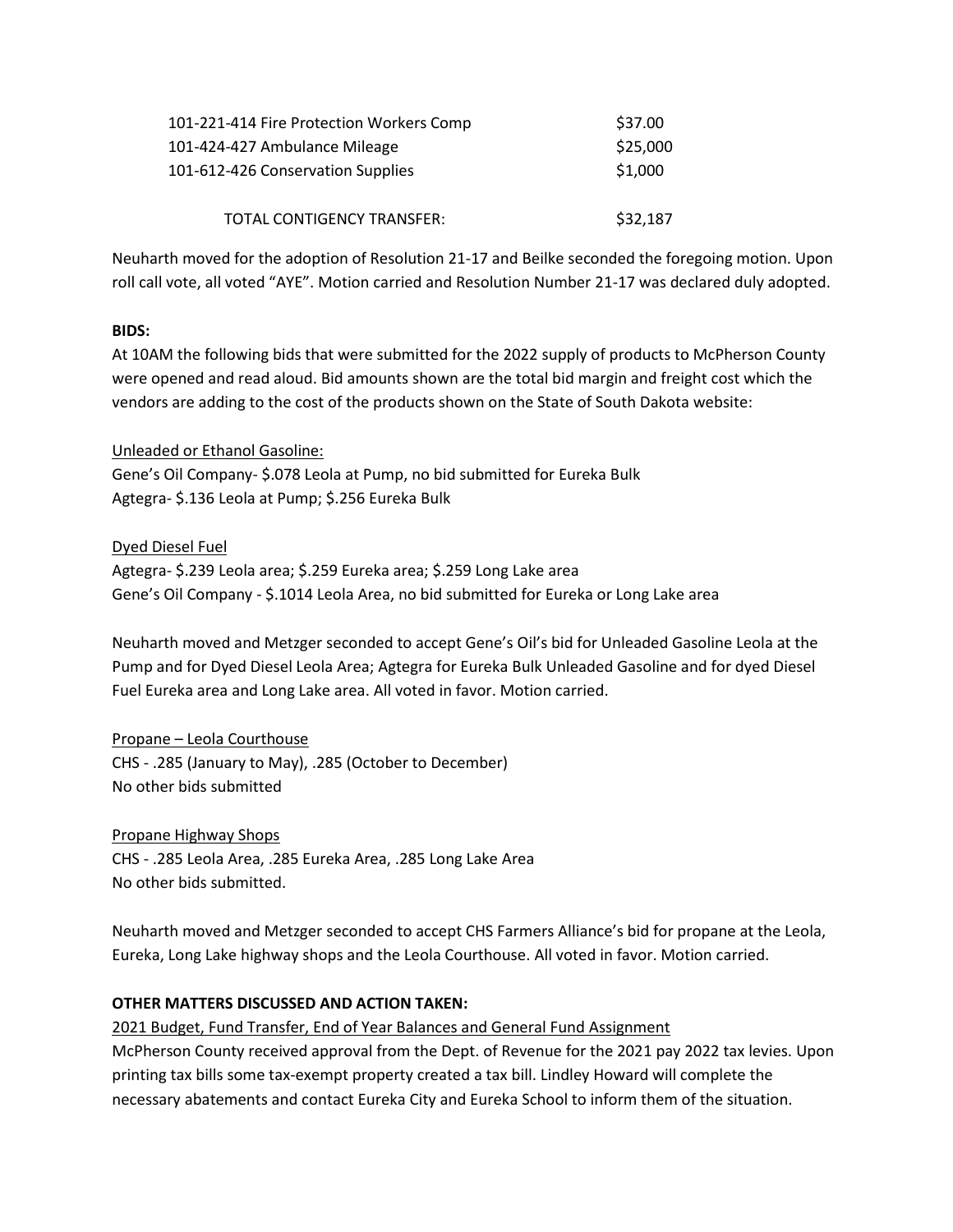Beilke moved and Neuharth seconded to approve the following cash transfer \$122.78 from the General Fund (101) to E911 (207), 20,000 from General Fund (101) to Emergency Management (226), 18,000 from General Fund (101) to Leola Joint Law (238). All voted in favor. Motion carried. Beilke moved and Neuharth seconded to transfer 50,000 from 201-0-274.96 (R&B Restricted for Leola Dam Project) to 201-0-276.03 (R&B Assigned Fund Balance). All voted in favor. Motion carried. Neuharth moved and Beilke seconded to unassign the following amounts budgeted for in 2022: \$50,000 in general fund assigned for Law Enforcement Vehicle, 200,000 for general fund assigned for Road and Bridge Purposes and \$50,000 in general fund assigned for Director of Equalization Updates; and to assign \$200,000 for Road and Bridge Purposes in general fund assigned. All voted in favor. Motion carried.

Total assigned amounts in the general fund as of December 29<sup>th</sup>, 2021 are as follows: \$149,000 Courthouse Repairs, \$50,000 Law Enforcement Purposes, \$300,000 Road & Bridge, and \$182,200 Director of Equalization Updates.

### Veterans Service Officer

Feickert moved and Neuharth seconded to reappoint Veterans Service Officer Sam Boshard through January 5<sup>th</sup>, 2026. All voted in favor. Motion carried.

#### Highway Department

Discussion was held on County Road 7 resurfacing schedule. The proposed Carbon pipeline was discussed and its effects on the county roads/right of ways.

### Sheriff Department

Eureka Office space in the Eureka City building was discussed. Sheriff Vehicles that are available on state bid were discussed.

### Executive Session

Neuharth moved and Beilke seconded to enter executive session at 12:10PM to discuss personnel matters. All voted in favor. Motion carried. Metzger moved and Neuharth seconded to exit executive session at 1PM. All voted in favor. Motion carried. No action taken.

#### Miscellaneous Items and Reports

Metzger moved and Beilke seconded to approve the following abatements: 21-28, PAY 2013-2019, County Portion \$185.96; Partial Abatement 21-29, PAY 2020-2021, County Portion \$39.71. All voted in favor. Motion carried. Feickert moved and Neuharth seconded for the McPherson County Courthouse to close at 12PM on January 7<sup>th</sup>. All voted in favor. Motion carried.

At 1:10pm Neuharth moved and Feickert seconded to adjourn the meeting. All voted in favor. Motion carried. The next meeting will be January 4<sup>th</sup> beginning at 10AM in the Commission Chambers. The next Zoning meeting is January  $11<sup>th</sup>$  beginning at 9am.

#### ATTEST: Anthony Kunz